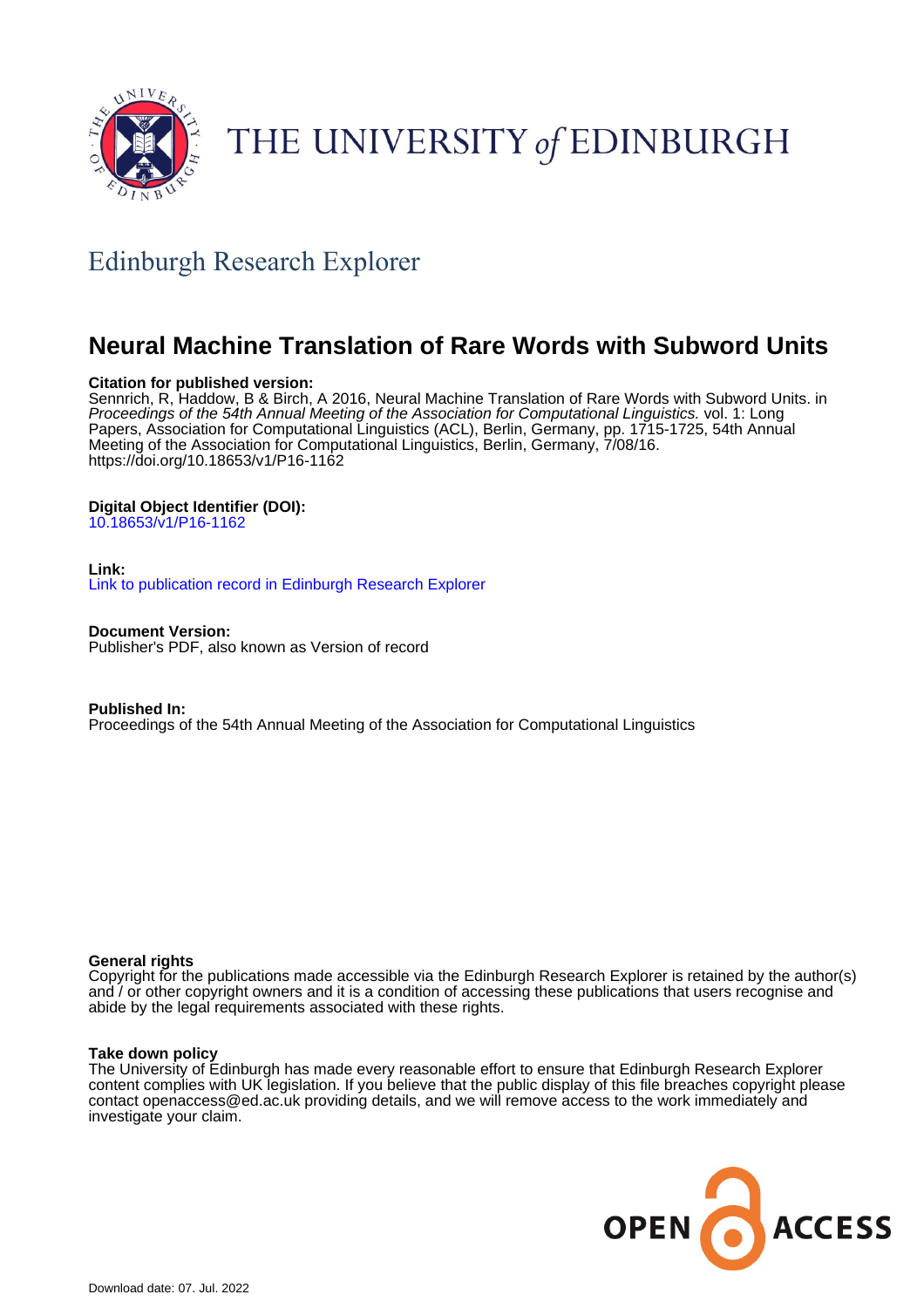# Neural Machine Translation of Rare Words with Subword Units

Rico Sennrich and Barry Haddow and Alexandra Birch

School of Informatics, University of Edinburgh

{rico.sennrich,a.birch}@ed.ac.uk, bhaddow@inf.ed.ac.uk

#### Abstract

Neural machine translation (NMT) models typically operate with a fixed vocabulary, but translation is an open-vocabulary problem. Previous work addresses the translation of out-of-vocabulary words by backing off to a dictionary. In this paper, we introduce a simpler and more effective approach, making the NMT model capable of open-vocabulary translation by encoding rare and unknown words as sequences of subword units. This is based on the intuition that various word classes are translatable via smaller units than words, for instance names (via character copying or transliteration), compounds (via compositional translation), and cognates and loanwords (via phonological and morphological transformations). We discuss the suitability of different word segmentation techniques, including simple character  $n$ gram models and a segmentation based on the *byte pair encoding* compression algorithm, and empirically show that subword models improve over a back-off dictionary baseline for the WMT 15 translation tasks English→German and English→Russian by up to 1.1 and 1.3 BLEU, respectively.

## 1 Introduction

Neural machine translation has recently shown impressive results (Kalchbrenner and Blunsom, 2013; Sutskever et al., 2014; Bahdanau et al., 2015). However, the translation of rare words is an open problem. The vocabulary of neural models is typically limited to 30 000–50 000 words, but translation is an open-vocabulary problem, and especially for languages with productive word formation processes such as agglutination and compounding, translation models require mechanisms that go below the word level. As an example, consider compounds such as the German *Abwasser|behandlungs|anlange* 'sewage water treatment plant', for which a segmented, variable-length representation is intuitively more appealing than encoding the word as a fixed-length vector.

For word-level NMT models, the translation of out-of-vocabulary words has been addressed through a back-off to a dictionary look-up (Jean et al., 2015; Luong et al., 2015b). We note that such techniques make assumptions that often do not hold true in practice. For instance, there is not always a 1-to-1 correspondence between source and target words because of variance in the degree of morphological synthesis between languages, like in our introductory compounding example. Also, word-level models are unable to translate or generate unseen words. Copying unknown words into the target text, as done by (Jean et al., 2015; Luong et al., 2015b), is a reasonable strategy for names, but morphological changes and transliteration is often required, especially if alphabets differ.

We investigate NMT models that operate on the level of subword units. Our main goal is to model open-vocabulary translation in the NMT network itself, without requiring a back-off model for rare words. In addition to making the translation process simpler, we also find that the subword models achieve better accuracy for the translation of rare words than large-vocabulary models and back-off dictionaries, and are able to productively generate new words that were not seen at training time. Our analysis shows that the neural networks are able to learn compounding and transliteration from subword representations.

This paper has two main contributions:

• We show that open-vocabulary neural ma-

The research presented in this publication was conducted in cooperation with Samsung Electronics Polska sp. z o.o. - Samsung R&D Institute Poland.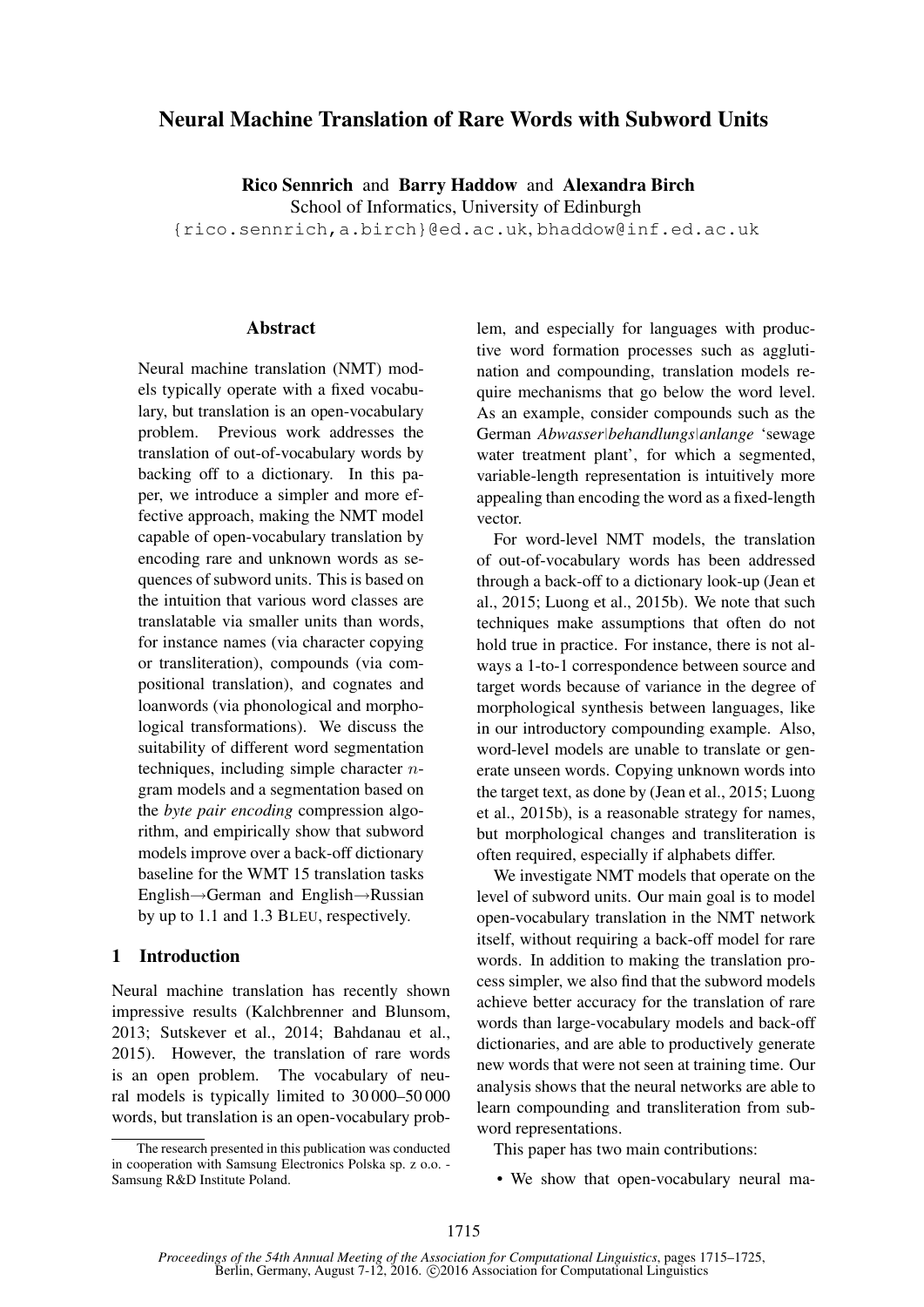chine translation is possible by encoding (rare) words via subword units. We find our architecture simpler and more effective than using large vocabularies and back-off dictionaries (Jean et al., 2015; Luong et al., 2015b).

• We adapt *byte pair encoding* (BPE) (Gage, 1994), a compression algorithm, to the task of word segmentation. BPE allows for the representation of an open vocabulary through a fixed-size vocabulary of variable-length character sequences, making it a very suitable word segmentation strategy for neural network models.

#### 2 Neural Machine Translation

We follow the neural machine translation architecture by Bahdanau et al. (2015), which we will briefly summarize here. However, we note that our approach is not specific to this architecture.

The neural machine translation system is implemented as an encoder-decoder network with recurrent neural networks.

The encoder is a bidirectional neural network with gated recurrent units (Cho et al., 2014) that reads an input sequence  $x = (x_1, ..., x_m)$ and calculates a forward sequence of hidden states  $(\overrightarrow{h}_1, ..., \overrightarrow{h}_m)$ , and a backward sequence  $(\overleftarrow{h}_1, ..., \overleftarrow{h}_m)$ . The hidden states  $\overrightarrow{h}_j$  and  $\overleftarrow{h}_j$  are concatenated to obtain the annotation vector  $h_i$ .

The decoder is a recurrent neural network that predicts a target sequence  $y = (y_1, ..., y_n)$ . Each word  $y_i$  is predicted based on a recurrent hidden state  $s_i$ , the previously predicted word  $y_{i-1}$ , and a context vector  $c_i$ .  $c_i$  is computed as a weighted sum of the annotations  $h_i$ . The weight of each annotation  $h_j$  is computed through an *alignment model*  $\alpha_{ij}$ , which models the probability that  $y_i$  is aligned to  $x_i$ . The alignment model is a singlelayer feedforward neural network that is learned jointly with the rest of the network through backpropagation.

A detailed description can be found in (Bahdanau et al., 2015). Training is performed on a parallel corpus with stochastic gradient descent. For translation, a beam search with small beam size is employed.

#### 3 Subword Translation

The main motivation behind this paper is that the translation of some words is transparent in

that they are translatable by a competent translator even if they are novel to him or her, based on a translation of known subword units such as morphemes or phonemes. Word categories whose translation is potentially transparent include:

- named entities. Between languages that share an alphabet, names can often be copied from source to target text. Transcription or transliteration may be required, especially if the alphabets or syllabaries differ. Example: Barack Obama (English; German) Барак Обама (Russian) バラク・オバマ (ba-ra-ku o-ba-ma) (Japanese)
- cognates and loanwords. Cognates and loanwords with a common origin can differ in regular ways between languages, so that character-level translation rules are sufficient (Tiedemann, 2012). Example: claustrophobia (English) Klaustrophobie (German) Клаустрофобия (Klaustrofobiâ) (Russian)
- morphologically complex words. Words containing multiple morphemes, for instance formed via compounding, affixation, or inflection, may be translatable by translating the morphemes separately. Example: solar system (English) Sonnensystem (Sonne + System) (German) Naprendszer (Nap + Rendszer) (Hungarian)

In an analysis of 100 rare tokens (not among the 50 000 most frequent types) in our German training data<sup>1</sup>, the majority of tokens are potentially translatable from English through smaller units. We find 56 compounds, 21 names, 6 loanwords with a common origin (*emancipate*→*emanzipieren*), 5 cases of transparent affixation (*sweetish* 'sweet' + '-ish' → *süßlich* 'süß' + '-lich'), 1 number and 1 computer language identifier.

Our hypothesis is that a segmentation of rare words into appropriate subword units is sufficient to allow for the neural translation network to learn transparent translations, and to generalize this knowledge to translate and produce unseen words.<sup>2</sup> We provide empirical support for this hy-

<sup>1</sup> Primarily parliamentary proceedings and web crawl data.

 $2$ Not every segmentation we produce is transparent. While we expect no performance benefit from opaque segmentations, i.e. segmentations where the units cannot be translated independently, our NMT models show robustness towards oversplitting.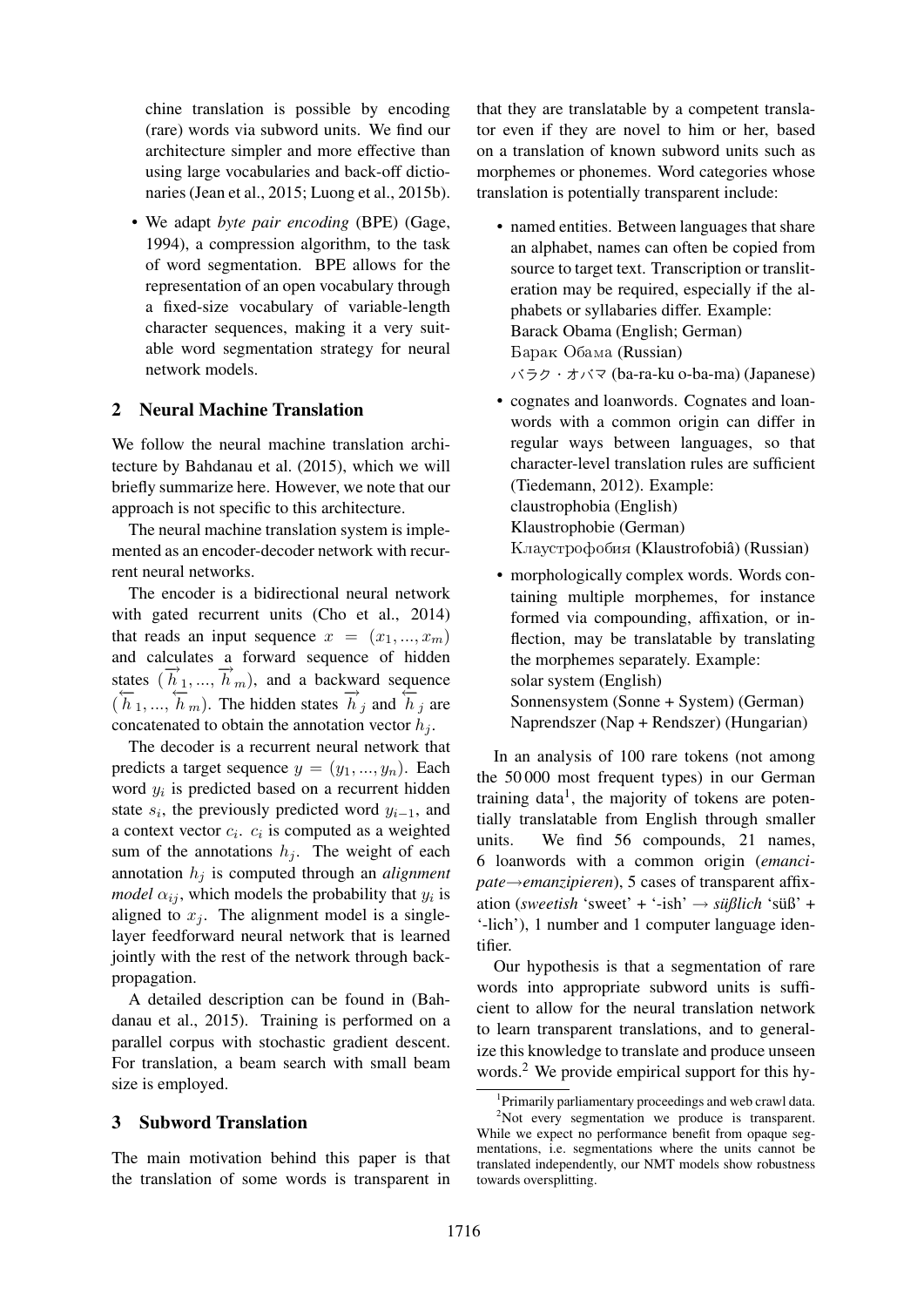pothesis in Sections 4 and 5. First, we discuss different subword representations.

# 3.1 Related Work

For Statistical Machine Translation (SMT), the translation of unknown words has been the subject of intensive research.

A large proportion of unknown words are names, which can just be copied into the target text if both languages share an alphabet. If alphabets differ, transliteration is required (Durrani et al., 2014). Character-based translation has also been investigated with phrase-based models, which proved especially successful for closely related languages (Vilar et al., 2007; Tiedemann, 2009; Neubig et al., 2012).

The segmentation of morphologically complex words such as compounds is widely used for SMT, and various algorithms for morpheme segmentation have been investigated (Nießen and Ney, 2000; Koehn and Knight, 2003; Virpioja et al., 2007; Stallard et al., 2012). Segmentation algorithms commonly used for phrase-based SMT tend to be conservative in their splitting decisions, whereas we aim for an aggressive segmentation that allows for open-vocabulary translation with a compact network vocabulary, and without having to resort to back-off dictionaries.

The best choice of subword units may be taskspecific. For speech recognition, phone-level language models have been used (Bazzi and Glass, 2000). Mikolov et al. (2012) investigate subword language models, and propose to use syllables. For multilingual segmentation tasks, multilingual algorithms have been proposed (Snyder and Barzilay, 2008). We find these intriguing, but inapplicable at test time.

Various techniques have been proposed to produce fixed-length continuous word vectors based on characters or morphemes (Luong et al., 2013; Botha and Blunsom, 2014; Ling et al., 2015a; Kim et al., 2015). An effort to apply such techniques to NMT, parallel to ours, has found no significant improvement over word-based approaches (Ling et al., 2015b). One technical difference from our work is that the attention mechanism still operates on the level of words in the model by Ling et al. (2015b), and that the representation of each word is fixed-length. We expect that the attention mechanism benefits from our variable-length representation: the network can learn to place attention on different subword units at each step. Recall our introductory example *Abwasserbehandlungsanlange*, for which a subword segmentation avoids the information bottleneck of a fixed-length representation.

Neural machine translation differs from phrasebased methods in that there are strong incentives to minimize the vocabulary size of neural models to increase time and space efficiency, and to allow for translation without back-off models. At the same time, we also want a compact representation of the text itself, since an increase in text length reduces efficiency and increases the distances over which neural models need to pass information.

A simple method to manipulate the trade-off between vocabulary size and text size is to use shortlists of unsegmented words, using subword units only for rare words. As an alternative, we propose a segmentation algorithm based on byte pair encoding (BPE), which lets us learn a vocabulary that provides a good compression rate of the text.

# 3.2 Byte Pair Encoding (BPE)

Byte Pair Encoding (BPE) (Gage, 1994) is a simple data compression technique that iteratively replaces the most frequent pair of bytes in a sequence with a single, unused byte. We adapt this algorithm for word segmentation. Instead of merging frequent pairs of bytes, we merge characters or character sequences.

Firstly, we initialize the symbol vocabulary with the character vocabulary, and represent each word as a sequence of characters, plus a special end-ofword symbol ' $\cdot$ ', which allows us to restore the original tokenization after translation. We iteratively count all symbol pairs and replace each occurrence of the most frequent pair ('A', 'B') with a new symbol 'AB'. Each merge operation produces a new symbol which represents a character  $n$ -gram. Frequent character  $n$ -grams (or whole words) are eventually merged into a single symbol, thus BPE requires no shortlist. The final symbol vocabulary size is equal to the size of the initial vocabulary, plus the number of merge operations – the latter is the only hyperparameter of the algorithm.

For efficiency, we do not consider pairs that cross word boundaries. The algorithm can thus be run on the dictionary extracted from a text, with each word being weighted by its frequency. A minimal Python implementation is shown in Al-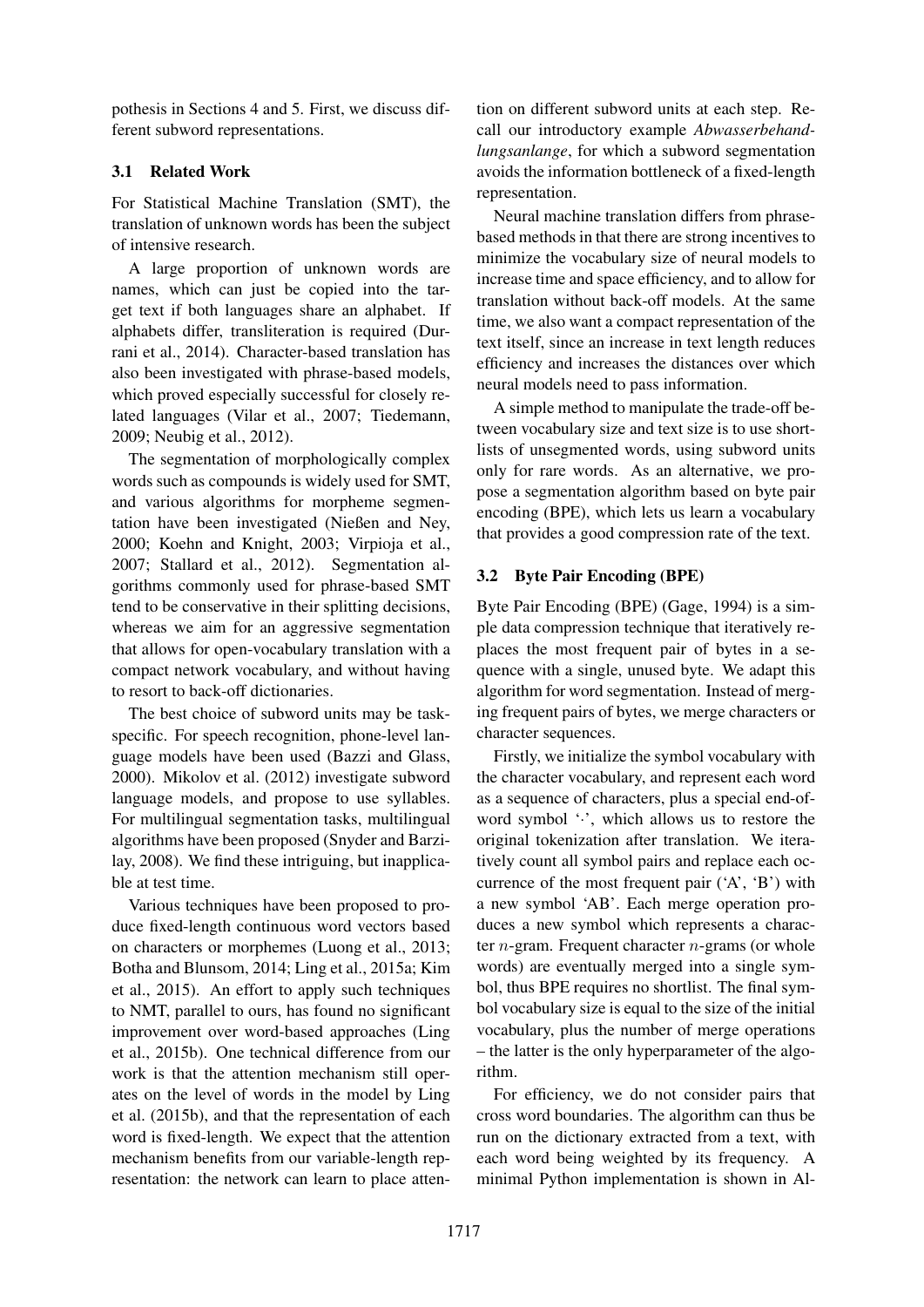#### Algorithm 1 Learn BPE operations

```
import re, collections
def get_stats(vocab):
  pairs = collections.defaultdict(int)
  for word, freq in vocab.items():
    swmbols = word.split()for i in range(len(symbols)-1):
      pairs[symbols[i],symbols[i+1]] += freq
  return pairs
def merge_vocab(pair, v_in):
  v out = {} {}
  bigram = re.escape(' '.join(pair))
  p = re.compile(r'(? \le |\S)'+bigarrow(r' (? \le |\S)')for word in v_in:
w_out = p.sub(''.join(pair), word)
    \overline{v} out [w \overline{v} out ] = v \overline{v} in [word]
  return v_out
vocab = {'1 o w </w>' : 5, '1 o w e r </w>' : 2,
          'n e w e s t </w>':6, 'w i d e s t </w>':3}
num merges = 10for i in range(num_merges):
  pairs = get_stats(vocab)
  best = max(pairs, key=pairs.get)
  vocab = merge_vocab(best, vocab)
  print(best)
```

```
r \cdot \longrightarrow r \cdot\begin{array}{ccc} \n\log \theta & \to & \log \theta \\ \n\log \theta & \to & \log \theta \n\end{array}\begin{array}{ccc} \n\text{lo w} & \rightarrow & \text{low} \\ \n\text{e r} & \rightarrow & \text{er} \n\end{array}e r·
```
Figure 1: BPE merge operations learned from dictionary {'low', 'lowest', 'newer', 'wider'}.

gorithm 1. In practice, we increase efficiency by indexing all pairs, and updating data structures incrementally.

The main difference to other compression algorithms, such as Huffman encoding, which have been proposed to produce a variable-length encoding of words for NMT (Chitnis and DeNero, 2015), is that our symbol sequences are still interpretable as subword units, and that the network can generalize to translate and produce new words (unseen at training time) on the basis of these subword units.

Figure 1 shows a toy example of learned BPE operations. At test time, we first split words into sequences of characters, then apply the learned operations to merge the characters into larger, known symbols. This is applicable to any word, and allows for open-vocabulary networks with fixed symbol vocabularies.<sup>3</sup> In our example, the OOV 'lower' would be segmented into 'low er·'.

We evaluate two methods of applying BPE: learning two independent encodings, one for the source, one for the target vocabulary, or learning the encoding on the union of the two vocabularies (which we call *joint BPE*).<sup>4</sup> The former has the advantage of being more compact in terms of text and vocabulary size, and having stronger guarantees that each subword unit has been seen in the training text of the respective language, whereas the latter improves consistency between the source and the target segmentation. If we apply BPE independently, the same name may be segmented differently in the two languages, which makes it harder for the neural models to learn a mapping between the subword units. To increase the consistency between English and Russian segmentation despite the differing alphabets, we transliterate the Russian vocabulary into Latin characters with ISO-9 to learn the joint BPE encoding, then transliterate the BPE merge operations back into Cyrillic to apply them to the Russian training text.<sup>5</sup>

## 4 Evaluation

We aim to answer the following empirical questions:

- Can we improve the translation of rare and unseen words in neural machine translation by representing them via subword units?
- Which segmentation into subword units performs best in terms of vocabulary size, text size, and translation quality?

We perform experiments on data from the shared translation task of WMT 2015. For English→German, our training set consists of 4.2 million sentence pairs, or approximately 100 million tokens. For English→Russian, the training set consists of 2.6 million sentence pairs, or approximately 50 million tokens. We tokenize and truecase the data with the scripts provided in Moses (Koehn et al., 2007). We use newstest2013 as development set, and report results on newstest2014 and newstest2015.

We report results with BLEU (*mteval-v13a.pl*), and CHRF3 (Popović, 2015), a character n-gram  $F<sub>3</sub>$  score which was found to correlate well with

<sup>&</sup>lt;sup>3</sup>The only symbols that will be unknown at test time are unknown characters, or symbols of which all occurrences in the training text have been merged into larger symbols, like 'safeguar', which has all occurrences in our training text merged into 'safeguard'. We observed no such symbols at test time, but the issue could be easily solved by recursively reversing specific merges until all symbols are known.

<sup>&</sup>lt;sup>4</sup>In practice, we simply concatenate the source and target side of the training set to learn joint BPE.

<sup>5</sup> Since the Russian training text also contains words that use the Latin alphabet, we also apply the Latin BPE operations.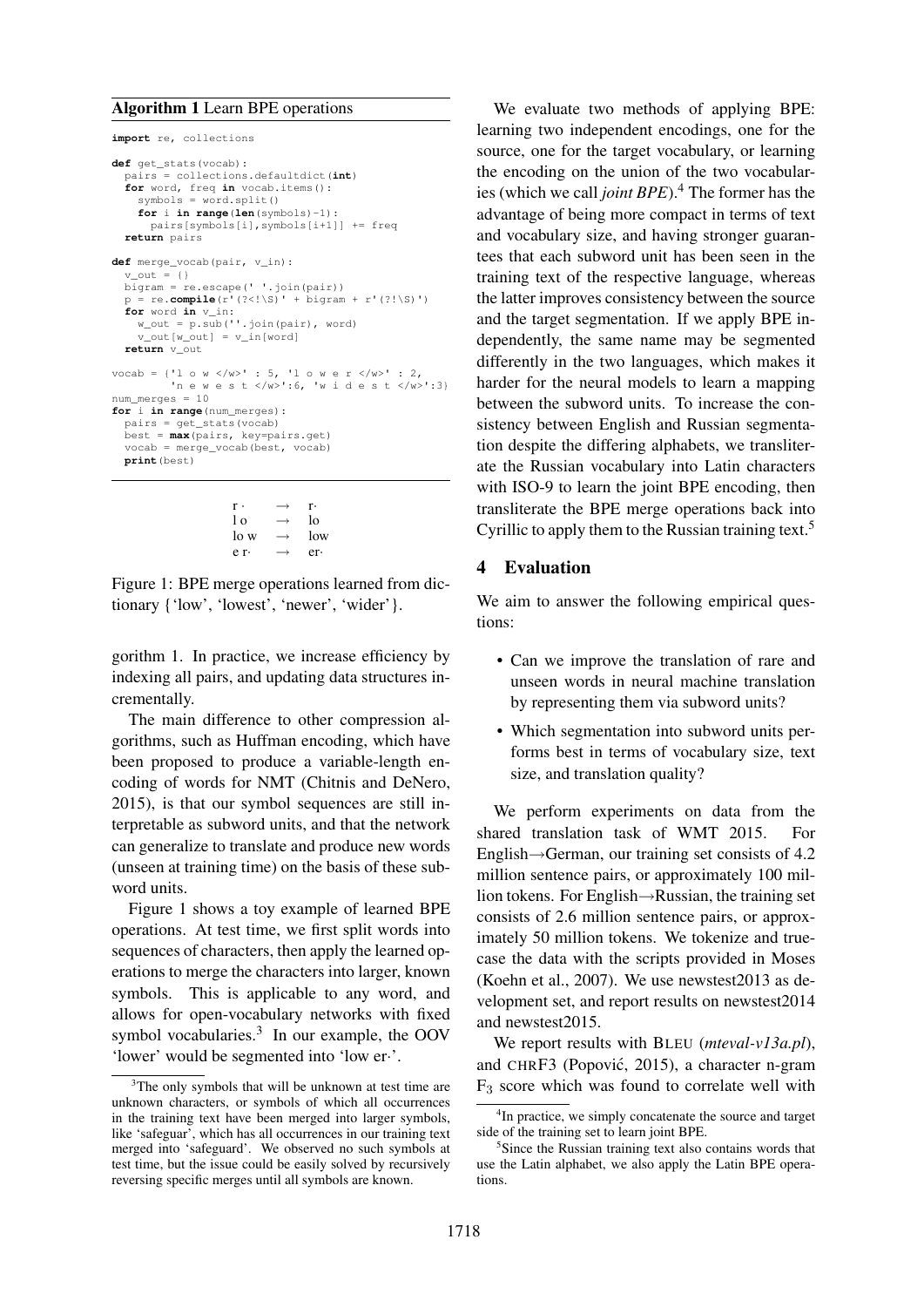human judgments, especially for translations out of English (Stanojevic et al., 2015). Since our ´ main claim is concerned with the translation of rare and unseen words, we report separate statistics for these. We measure these through unigram  $F_1$ , which we calculate as the harmonic mean of clipped unigram precision and recall.<sup>6</sup>

We perform all experiments with Groundhog<sup>7</sup> (Bahdanau et al., 2015). We generally follow settings by previous work (Bahdanau et al., 2015; Jean et al., 2015). All networks have a hidden layer size of 1000, and an embedding layer size of 620. Following Jean et al. (2015), we only keep a shortlist of  $\tau = 30000$  words in memory.

During training, we use Adadelta (Zeiler, 2012), a minibatch size of 80, and reshuffle the training set between epochs. We train a network for approximately 7 days, then take the last 4 saved models (models being saved every 12 hours), and continue training each with a fixed embedding layer (as suggested by (Jean et al., 2015)) for 12 hours. We perform two independent training runs for each models, once with cut-off for gradient clipping (Pascanu et al., 2013) of 5.0, once with a cut-off of 1.0 – the latter produced better single models for most settings. We report results of the system that performed best on our development set (newstest2013), and of an ensemble of all 8 models.

We use a beam size of 12 for beam search, with probabilities normalized by sentence length. We use a bilingual dictionary based on fast-align (Dyer et al., 2013). For our baseline, this serves as back-off dictionary for rare words. We also use the dictionary to speed up translation for all experiments, only performing the softmax over a filtered list of candidate translations (like Jean et al. (2015), we use  $K = 30000$ ;  $K' = 10$ .

#### 4.1 Subword statistics

Apart from translation quality, which we will verify empirically, our main objective is to represent an open vocabulary through a compact fixed-size subword vocabulary, and allow for efficient training and decoding.<sup>8</sup>

Statistics for different segmentations of the Ger-

man side of the parallel data are shown in Table 1. A simple baseline is the segmentation of words into character  $n$ -grams.<sup>9</sup> Character  $n$ -grams allow for different trade-offs between sequence length (# tokens) and vocabulary size (# types), depending on the choice of  $n$ . The increase in sequence length is substantial; one way to reduce sequence length is to leave a shortlist of the  $k$  most frequent word types unsegmented. Only the unigram representation is truly open-vocabulary. However, the unigram representation performed poorly in preliminary experiments, and we report translation results with a bigram representation, which is empirically better, but unable to produce some tokens in the test set with the training set vocabulary.

We report statistics for several word segmentation techniques that have proven useful in previous SMT research, including frequency-based compound splitting (Koehn and Knight, 2003), rulebased hyphenation (Liang, 1983), and Morfessor (Creutz and Lagus, 2002). We find that they only moderately reduce vocabulary size, and do not solve the unknown word problem, and we thus find them unsuitable for our goal of open-vocabulary translation without back-off dictionary.

BPE meets our goal of being open-vocabulary, and the learned merge operations can be applied to the test set to obtain a segmentation with no unknown symbols. $10$  Its main difference from the character-level model is that the more compact representation of BPE allows for shorter sequences, and that the attention model operates on variable-length units.<sup>11</sup> Table 1 shows BPE with 59 500 merge operations, and joint BPE with 89 500 operations.

In practice, we did not include infrequent subword units in the NMT network vocabulary, since there is noise in the subword symbol sets, e.g. because of characters from foreign alphabets. Hence, our network vocabularies in Table 2 are typically slightly smaller than the number of types in Table 1.

<sup>&</sup>lt;sup>6</sup>Clipped unigram precision is essentially 1-gram BLEU without brevity penalty.

<sup>7</sup>github.com/sebastien-j/LV\_groundhog

<sup>&</sup>lt;sup>8</sup>The time complexity of encoder-decoder architectures is at least linear to sequence length, and oversplitting harms efficiency.

 $9$ Our character n-grams do not cross word boundaries. We mark whether a subword is word-final or not with a special character, which allows us to restore the original tokenization.

<sup>&</sup>lt;sup>10</sup>Joint BPE can produce segments that are unknown because they only occur in the English training text, but these are rare (0.05% of test tokens).

<sup>&</sup>lt;sup>11</sup>We highlighted the limitations of word-level attention in section 3.1. At the other end of the spectrum, the character level is suboptimal for alignment (Tiedemann, 2009).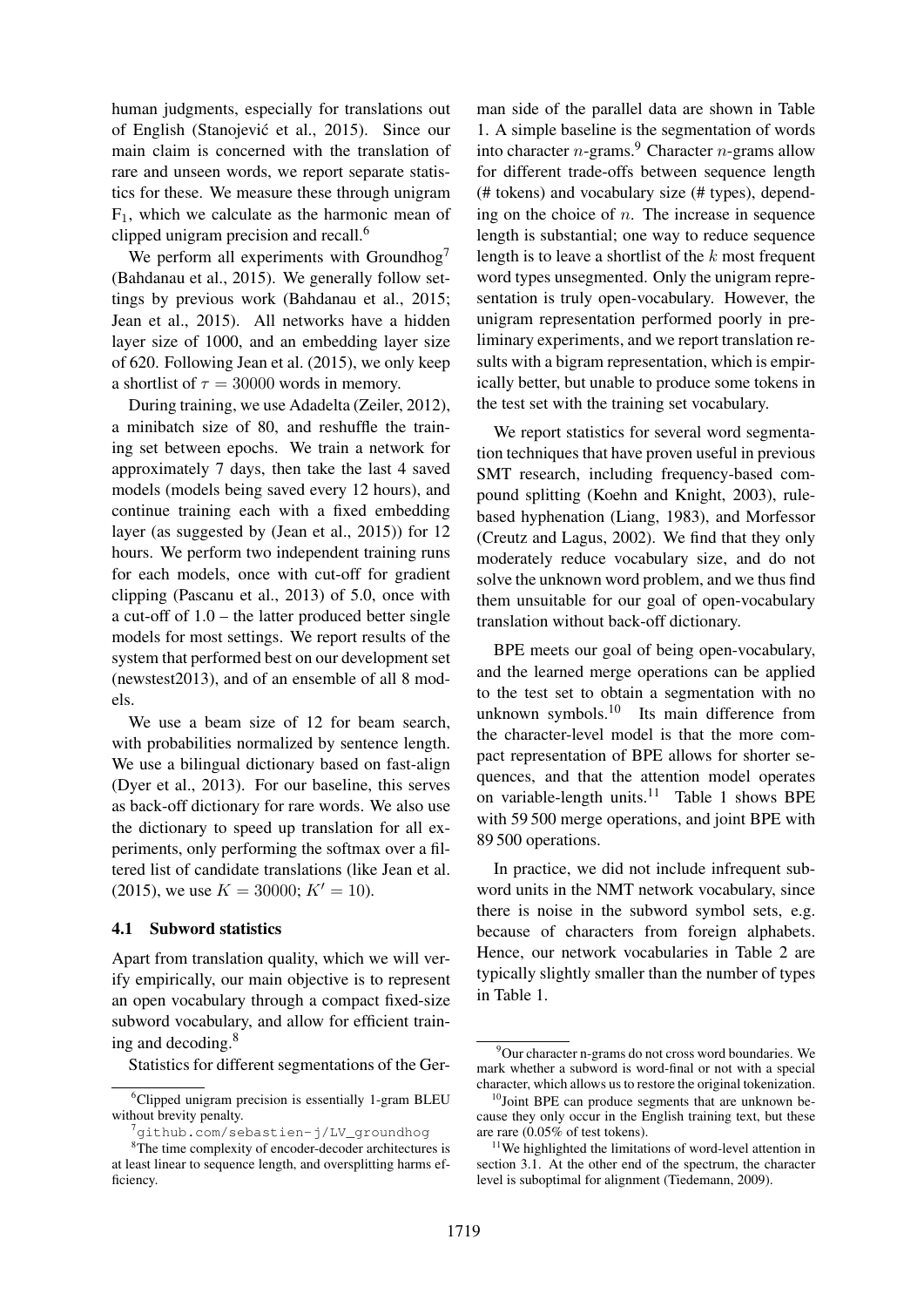|                                          |                               |                  |        | vocabulary      |                | BLEU          | CHRF3                                                  |                          | unigram $F_1$ (%)  |      |
|------------------------------------------|-------------------------------|------------------|--------|-----------------|----------------|---------------|--------------------------------------------------------|--------------------------|--------------------|------|
| name                                     | segmentation shortlist source |                  |        | target          |                |               | single ens-8 $\vert$ single ens-8 $\vert$ all rare OOV |                          |                    |      |
| syntax-based (Sennrich and Haddow, 2015) |                               |                  |        | 24.4            | $\overline{a}$ | 55.3          |                                                        |                          | $-159.1$ 46.0 37.7 |      |
| WUnk                                     | $\overline{\phantom{a}}$      |                  |        | $-300000500000$ |                |               | 20.6 22.8 47.2 48.9 56.7 20.4                          |                          |                    | 0.0  |
| WDict                                    | $\sim$                        |                  |        | $-300000500000$ | 22.0           | 24.2          |                                                        | 50.5 52.4 58.1 36.8 36.8 |                    |      |
| $C2-50k$                                 | char-bigram                   | 50 000           | 60,000 | 60 000          |                | $22.8$ $25.3$ |                                                        | 51.9 53.5 58.4 40.5 30.9 |                    |      |
| BPE-60k                                  | <b>BPE</b>                    |                  | 60000  | 60 000          |                | $21.5$ $24.5$ |                                                        | 52.0 $53.9$ 58.4 40.9    |                    | 29.3 |
|                                          | BPE-J90k BPE (joint)          | $\sim$ 100 $\mu$ | 90 000 | 90 000          |                |               | <b>22.8</b> 24.7 51.7 <b>54.1</b> 58.5 41.8 33.6       |                          |                    |      |

Table 2: English $\rightarrow$ German translation performance (BLEU, CHRF3 and unigram F<sub>1</sub>) on newstest2015. Ens-8: ensemble of 8 models. Best NMT system in bold. Unigram  $F_1$  (with ensembles) is computed for all words ( $n = 44085$ ), rare words (not among top 50 000 in training set;  $n = 2900$ ), and OOVs (not in training set;  $n = 1168$ ).

| segmentation                            | # tokens         | $#$ types | # UNK |
|-----------------------------------------|------------------|-----------|-------|
| none                                    | $100 \text{ m}$  | 1750000   | 1079  |
| characters                              | 550 m            | 3000      |       |
| character bigrams                       | $306 \text{ m}$  | 20 000    | 34    |
| character trigrams                      | $214 \text{ m}$  | 120 000   | 59    |
| compound splitting $\triangle$          | $102 \text{ m}$  | 1 100 000 | 643   |
| morfessor*                              | 109 <sub>m</sub> | 544 000   | 237   |
| hyphenation $\degree$                   | 186 m            | 404 000   | 230   |
| <b>BPE</b>                              | $112 \text{ m}$  | 63000     |       |
| BPE (joint)                             | 111 m            | 82000     | 32    |
| character bigrams<br>(shortlist: 50000) | 129 m            | 69000     | 34    |

Table 1: Corpus statistics for German training corpus with different word segmentation techniques. #UNK: number of unknown tokens in newstest2013.  $\triangle$ : (Koehn and Knight, 2003); \*: (Creutz and Lagus, 2002);  $\circ$ : (Liang, 1983).

#### 4.2 Translation experiments

English→German translation results are shown in Table 2; English→Russian results in Table 3.

Our baseline WDict is a word-level model with a back-off dictionary. It differs from WUnk in that the latter uses no back-off dictionary, and just represents out-of-vocabulary words as  $UNK<sup>12</sup>$ . The back-off dictionary improves unigram  $F_1$  for rare and unseen words, although the improvement is smaller for English→Russian, since the back-off dictionary is incapable of transliterating names.

All subword systems operate without a back-off dictionary. We first focus on unigram  $F_1$ , where all systems improve over the baseline, especially for rare words  $(36.8\% \rightarrow 41.8\%$  for EN $\rightarrow$ DE;  $26.5\% \rightarrow 29.7\%$  for EN $\rightarrow$ RU). For OOVs, the baseline strategy of copying unknown words works well for English→German. However, when alphabets differ, like in English→Russian, the subword models do much better.

Unigram  $F_1$  scores indicate that learning the BPE symbols on the vocabulary union (BPE-J90k) is more effective than learning them separately (BPE-60k), and more effective than using character bigrams with a shortlist of 50 000 unsegmented words (C2-50k), but all reported subword segmentations are viable choices and outperform the back-off dictionary baseline.

Our subword representations cause big improvements in the translation of rare and unseen words, but these only constitute 9-11% of the test sets. Since rare words tend to carry central information in a sentence, we suspect that BLEU and CHRF3 underestimate their effect on translation quality. Still, we also see improvements over the baseline in total unigram  $F_1$ , as well as BLEU and CHRF3, and the subword ensembles outperform the WDict baseline by 0.3–1.3 BLEU and 0.6–2 CHRF3. There is some inconsistency between BLEU and CHRF3, which we attribute to the fact that BLEU has a precision bias, and CHRF3 a recall bias.

For English→German, we observe the best BLEU score of 25.3 with C2-50k, but the best CHRF3 score of 54.1 with BPE-J90k. For comparison to the (to our knowledge) best non-neural MT system on this data set, we report syntaxbased SMT results (Sennrich and Haddow, 2015). We observe that our best systems outperform the syntax-based system in terms of BLEU, but not in terms of CHRF3. Regarding other neural systems, Luong et al. (2015a) report a BLEU score of 25.9 on newstest2015, but we note that they use an ensemble of 8 independently trained models, and also report strong improvements from applying dropout, which we did not use. We are confident that our improvements to the translation of rare words are orthogonal to improvements achievable through other improvements in the network archi-

<sup>&</sup>lt;sup>12</sup>We use *UNK* for words that are outside the model vocabulary, and *OOV* for those that do not occur in the training text.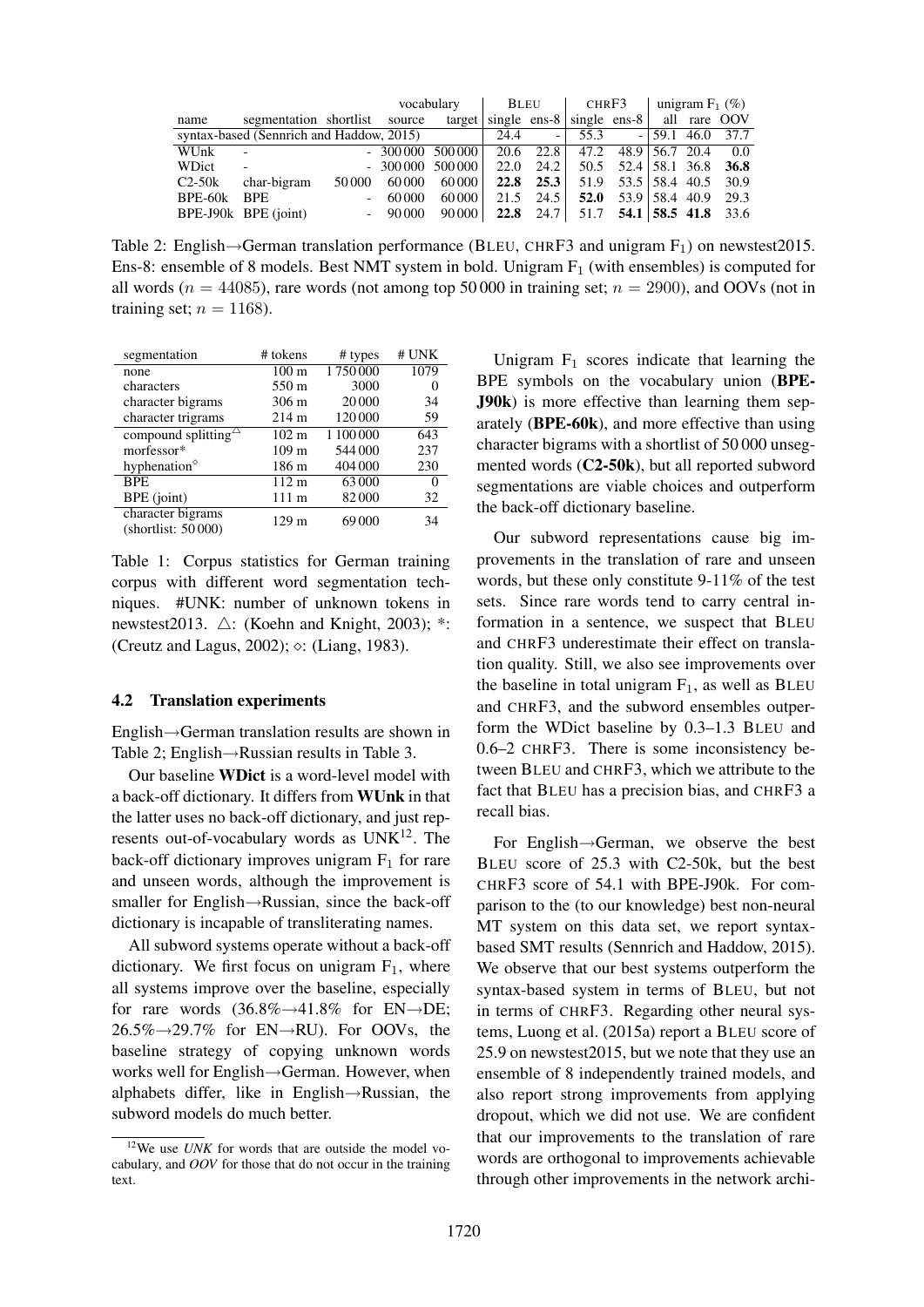tecture, training algorithm, or better ensembles.

For English→Russian, the state of the art is the phrase-based system by Haddow et al. (2015). It outperforms our WDict baseline by 1.5 BLEU. The subword models are a step towards closing this gap, and BPE-J90k yields an improvement of 1.3 BLEU, and 2.0 CHRF3, over WDict.

As a further comment on our translation results, we want to emphasize that performance variability is still an open problem with NMT. On our development set, we observe differences of up to 1 BLEU between different models. For single systems, we report the results of the model that performs best on dev (out of 8), which has a stabilizing effect, but how to control for randomness deserves further attention in future research.

#### 5 Analysis

#### 5.1 Unigram accuracy

Our main claims are that the translation of rare and unknown words is poor in word-level NMT models, and that subword models improve the translation of these word types. To further illustrate the effect of different subword segmentations on the translation of rare and unseen words, we plot target-side words sorted by their frequency in the training set. $^{13}$  To analyze the effect of vocabulary size, we also include the system C2-3/500k, which is a system with the same vocabulary size as the WDict baseline, and character bigrams to represent unseen words.

Figure 2 shows results for the English–German ensemble systems on newstest2015. Unigram  $F_1$  of all systems tends to decrease for lowerfrequency words. The baseline system has a spike in  $F_1$  for OOVs, i.e. words that do not occur in the training text. This is because a high proportion of OOVs are names, for which a copy from the source to the target text is a good strategy for English→German.

The systems with a target vocabulary of 500 000 words mostly differ in how well they translate words with rank > 500 000. A back-off dictionary is an obvious improvement over producing UNK, but the subword system C2-3/500k achieves better performance. Note that all OOVs that the backoff dictionary produces are words that are copied from the source, usually names, while the subword systems can productively form new words such as compounds.

For the 50 000 most frequent words, the representation is the same for all neural networks, and all neural networks achieve comparable unigram  $F_1$  for this category. For the interval between frequency rank 50 000 and 500 000, the comparison between C2-3/500k and C2-50k unveils an interesting difference. The two systems only differ in the size of the shortlist, with C2-3/500k representing words in this interval as single units, and C2- 50k via subword units. We find that the performance of C2-3/500k degrades heavily up to frequency rank 500 000, at which point the model switches to a subword representation and performance recovers. The performance of C2-50k remains more stable. We attribute this to the fact that subword units are less sparse than words. In our training set, the frequency rank 50 000 corresponds to a frequency of 60 in the training data; the frequency rank 500 000 to a frequency of 2. Because subword representations are less sparse, reducing the size of the network vocabulary, and representing more words via subword units, can lead to better performance.

The  $F_1$  numbers hide some qualitative differences between systems. For English→German, WDict produces few OOVs (26.5% recall), but with high precision (60.6%) , whereas the subword systems achieve higher recall, but lower precision. We note that the character bigram model C2-50k produces the most OOV words, and achieves relatively low precision of 29.1% for this category. However, it outperforms the back-off dictionary in recall (33.0%). BPE-60k, which suffers from transliteration (or copy) errors due to segmentation inconsistencies, obtains a slightly better precision (32.4%), but a worse recall  $(26.6\%)$ . In contrast to BPE-60k, the joint BPE encoding of BPE-J90k improves both precision (38.6%) and recall  $(29.8\%)$ .

For English→Russian, unknown names can only rarely be copied, and usually require transliteration. Consequently, the WDict baseline performs more poorly for OOVs (9.2% precision; 5.2% recall), and the subword models improve both precision and recall (21.9% precision and 15.6% recall for BPE-J90k). The full unigram  $F_1$ plot is shown in Figure 3.

 $13$ We perform binning of words with the same training set frequency, and apply bezier smoothing to the graph.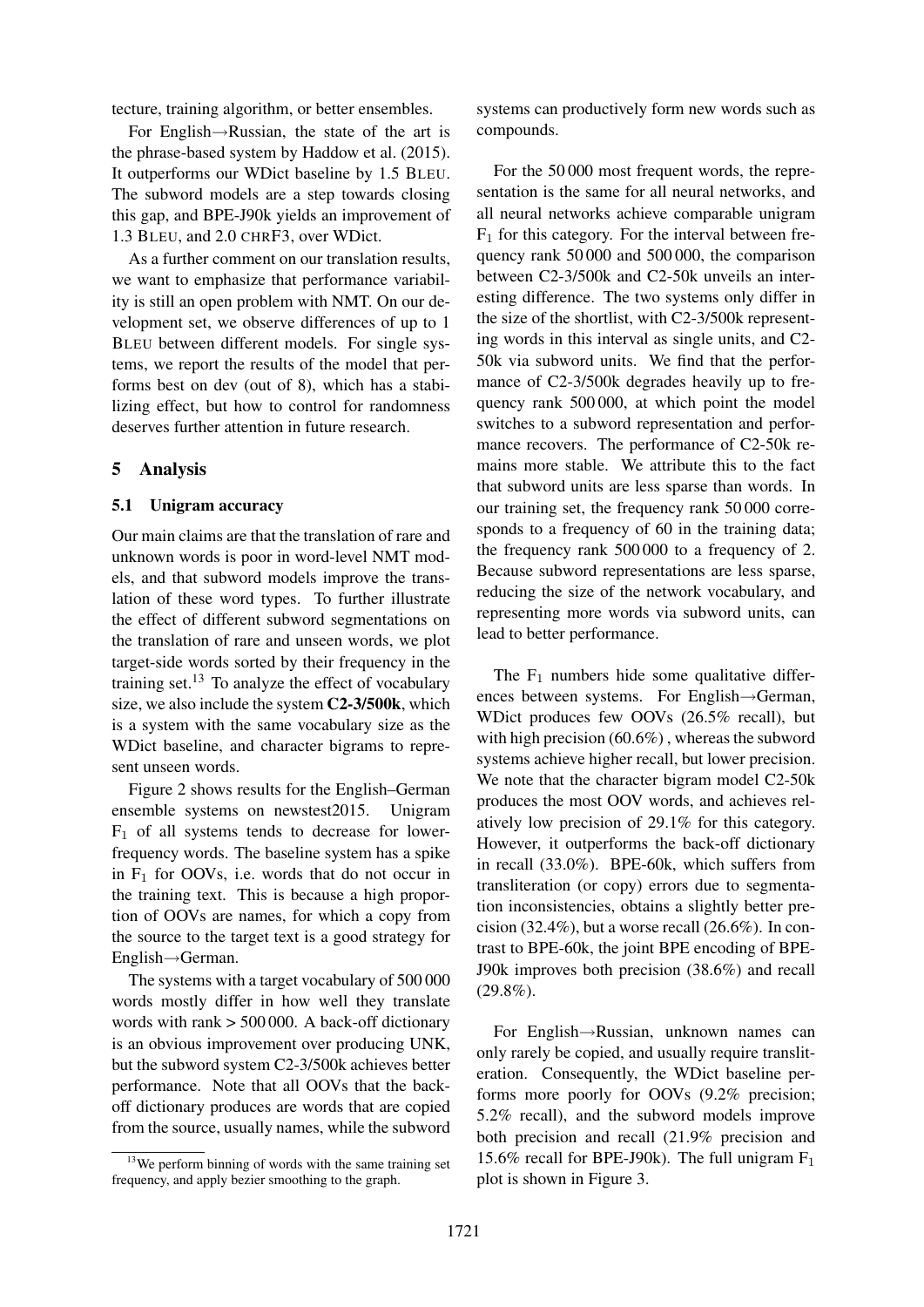|             |                                                                             |                          |                                                                             | vocabulary | BLEU |      | CHRF3                                |  | unigram $F_1$ (%) |  |                    |
|-------------|-----------------------------------------------------------------------------|--------------------------|-----------------------------------------------------------------------------|------------|------|------|--------------------------------------|--|-------------------|--|--------------------|
| name        | segmentation shortlist source target single ens-8 single ens-8 all rare OOV |                          |                                                                             |            |      |      |                                      |  |                   |  |                    |
|             | phrase-based (Haddow et al., 2015)                                          |                          |                                                                             |            | 24.3 | $-1$ | 53.8                                 |  |                   |  | $-156.0$ 31.3 16.5 |
| WUnk        | $\sim$                                                                      |                          | $-30000050000$                                                              |            |      |      | 18.8 22.4 46.5 49.9 54.2 25.2        |  |                   |  | 0.0                |
| WDict       | $\sim$                                                                      |                          | $-30000050000$                                                              |            |      |      | $19.1$ 22.8 47.5 51.0 54.8 26.5      |  |                   |  | 6.6                |
| $C2-50k$    | char-bigram                                                                 | 50 000                   | 60 000                                                                      | 60 000     |      |      | <b>20.9</b> 24.1 49.0 51.6 55.2 27.8 |  |                   |  | 17.4               |
| BPE-60k BPE |                                                                             | $\overline{\phantom{a}}$ | 60 000                                                                      | 60 000     |      |      | 20.5 23.6 49.8 52.7 55.3 29.7        |  |                   |  | 15.6               |
|             | BPE-J90k BPE (joint)                                                        |                          | $-90000$ $100000$ $20.4$ <b>24.1</b> $\mid$ 49.7 <b>53.0 55.8 29.7 18.3</b> |            |      |      |                                      |  |                   |  |                    |

Table 3: English $\rightarrow$ Russian translation performance (BLEU, CHRF3 and unigram F<sub>1</sub>) on newstest2015. Ens-8: ensemble of 8 models. Best NMT system in bold. Unigram  $F_1$  (with ensembles) is computed for all words ( $n = 55654$ ), rare words (not among top 50 000 in training set;  $n = 5442$ ), and OOVs (not in training set;  $n = 851$ ).



Figure 2: English $\rightarrow$ German unigram F<sub>1</sub> on newstest2015 plotted by training set frequency rank for different NMT systems.



Figure 3: English→Russian unigram  $F_1$  on newstest2015 plotted by training set frequency rank for different NMT systems.

#### 5.2 Manual Analysis

Table 4 shows two translation examples for the translation direction English→German, Table 5 for English→Russian. The baseline system fails for all of the examples, either by deleting content (*health*), or by copying source words that should be translated or transliterated. The subword translations of *health research institutes* show that the subword systems are capable of learning translations when oversplitting (*re* $search \rightarrow Folrs|ch|un|g$ , or when the segmentation does not match morpheme boundaries: the segmentation *Forschungs|instituten* would be linguistically more plausible, and simpler to align to the English *research institutes*, than the segmentation *Forsch|ungsinstitu|ten* in the BPE-60k system, but still, a correct translation is produced. If the systems have failed to learn a translation due to data sparseness, like for *asinine*, which should be translated as *dumm*, we see translations that are wrong, but could be plausible for (partial) loanwords (*asinine Situation*→*Asinin-Situation*).

The English→Russian examples show that the subword systems are capable of transliteration. However, transliteration errors do occur, either due to ambiguous transliterations, or because of non-consistent segmentations between source and target text which make it hard for the system to learn a transliteration mapping. Note that the BPE-60k system encodes *Mirzayeva* inconsistently for the two language pairs  $(Mirz|aveva \rightarrow M_{HD}|aa|eba Mir|zaleva)$ . This example is still translated correctly, but we observe spurious insertions and deletions of characters in the BPE-60k system. An example is the transliteration of *rakfisk*, where a  $\pi$  is inserted and a  $\kappa$ is deleted. We trace this error back to translation pairs in the training data with inconsistent segmentations, such as  $(p|rak|ri|ti \rightarrow npa|kpmr|li$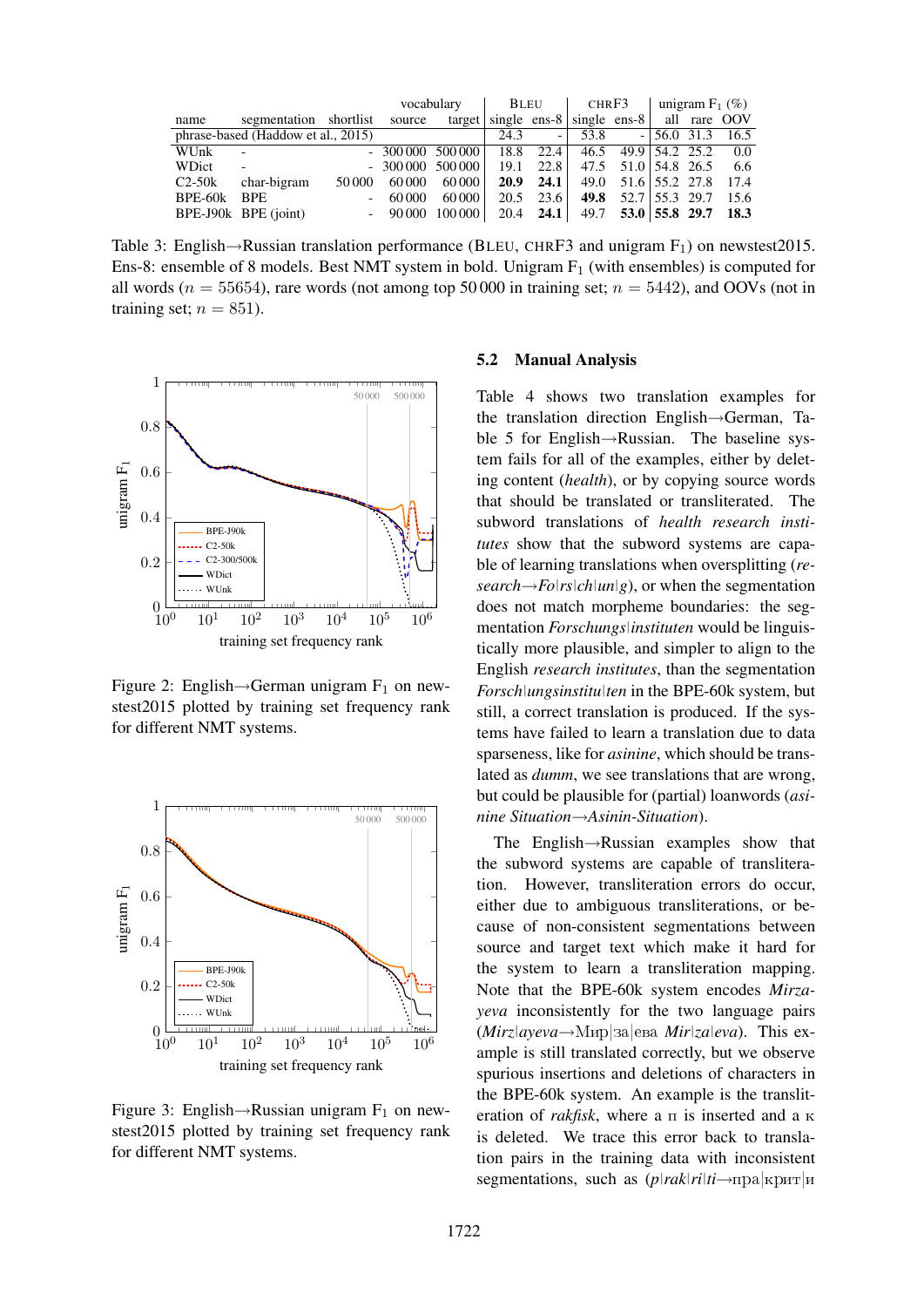| system    | sentence                                                            |
|-----------|---------------------------------------------------------------------|
| source    | health research institutes                                          |
| reference | Gesundheitsforschungsinstitute                                      |
| WDict     | Forschungsinstitute                                                 |
| $C2-50k$  | Folrschlungslingstitutioneln                                        |
| $BPE-60k$ | Gesundheits forsch ungsinstitu ten                                  |
| BPE-J90k  | Gesundheits forsch ungsin stitute                                   |
| source    | asinine situation                                                   |
| reference | dumme Situation                                                     |
| WDict     | asinine situation $\rightarrow$ UNK $\rightarrow$ asinine           |
| $C2-50k$  | $\alpha$ as in line situation $\rightarrow$ As lines helitulates as |
| BPE-60k   | as line situation $\rightarrow$ Alin line-Situation                 |
| BPE-J90K  | as in line situation $\rightarrow$ As in lin-Situation              |

Table 4: English→German translation example. "|" marks subword boundaries.

| system         | sentence                                                                        |
|----------------|---------------------------------------------------------------------------------|
| source         | Mirzayeva                                                                       |
| reference      | Мирзаева (Mirzaeva)                                                             |
| WDict          | Mirzayeva $\rightarrow$ UNK $\rightarrow$ Mirzayeva                             |
| $C2-50k$       | $Milrzlaylevla \rightarrow Mn p3 ae ba (Milrzlaelva)$                           |
| BPE-60k        | Mirzlayeva $\rightarrow$ M $_{HD}$ 3a eba (Mirzaleva)                           |
| BPE-J90k       | Mir za yeva $\rightarrow$ M $_{HD}$  3a  eba (Mir za eva)                       |
| source         | rakfisk                                                                         |
| reference      | ракфиска (rakfiska)                                                             |
| WDict          | rakfisk $\rightarrow$ UNK $\rightarrow$ rakfisk                                 |
| $C2-50k$       | ralkflislk $\rightarrow$ pa  $\kappa \phi$   $\kappa c$   $\kappa$ (ralkflislk) |
| <b>BPE-60k</b> | raklflisk $\rightarrow$ пра $ \phi $ иск (pralflisk)                            |
| $BPE-J90k$     | rak f isk $\rightarrow$ рак ф иска (rak f iska)                                 |

Table 5: English→Russian translation examples. "|" marks subword boundaries.

(pra|krit|i)), from which the translation ( $rak \rightarrow \pi$ pa) is erroneously learned. The segmentation of the joint BPE system (BPE-J90k) is more consistent  $(pr a | krit | i \rightarrow np a | kpur | n (pr a | krit | i)).$ 

# 6 Conclusion

The main contribution of this paper is that we show that neural machine translation systems are capable of open-vocabulary translation by representing rare and unseen words as a sequence of subword units. $14$  This is both simpler and more effective than using a back-off translation model. We introduce a variant of byte pair encoding for word segmentation, which is capable of encoding open vocabularies with a compact symbol vocabulary of variable-length subword units. We show performance gains over the baseline with both BPE segmentation, and a simple character bigram segmentation.

Our analysis shows that not only out-ofvocabulary words, but also rare in-vocabulary words are translated poorly by our baseline NMT system, and that reducing the vocabulary size of subword models can actually improve performance. In this work, our choice of vocabulary size is somewhat arbitrary, and mainly motivated by comparison to prior work. One avenue of future research is to learn the optimal vocabulary size for a translation task, which we expect to depend on the language pair and amount of training data, automatically. We also believe there is further potential in bilingually informed segmentation algorithms to create more alignable subword units, although the segmentation algorithm cannot rely on the target text at runtime.

While the relative effectiveness will depend on language-specific factors such as vocabulary size, we believe that subword segmentations are suitable for most language pairs, eliminating the need for large NMT vocabularies or back-off models.

# Acknowledgments

We thank Maja Popović for her implementation of CHRF, with which we verified our reimplementation. The research presented in this publication was conducted in cooperation with Samsung Electronics Polska sp. z o.o. - Samsung R&D Institute Poland. This project received funding from the European Union's Horizon 2020 research and innovation programme under grant agreement 645452 (QT21).

## References

- Dzmitry Bahdanau, Kyunghyun Cho, and Yoshua Bengio. 2015. Neural Machine Translation by Jointly Learning to Align and Translate. In *Proceedings of the International Conference on Learning Representations (ICLR)*.
- Issam Bazzi and James R. Glass. 2000. Modeling outof-vocabulary words for robust speech recognition. In *Sixth International Conference on Spoken Language Processing, ICSLP 2000 / INTERSPEECH 2000*, pages 401–404, Beijing, China.
- Jan A. Botha and Phil Blunsom. 2014. Compositional Morphology for Word Representations and Language Modelling. In *Proceedings of the 31st International Conference on Machine Learning (ICML)*, Beijing, China.
- Rohan Chitnis and John DeNero. 2015. Variable-Length Word Encodings for Neural Translation Models. In *Proceedings of the 2015 Conference on Empirical Methods in Natural Language Processing (EMNLP)*.

<sup>&</sup>lt;sup>14</sup>The source code of the segmentation algorithms is available at https://github.com/rsennrich/ subword-nmt.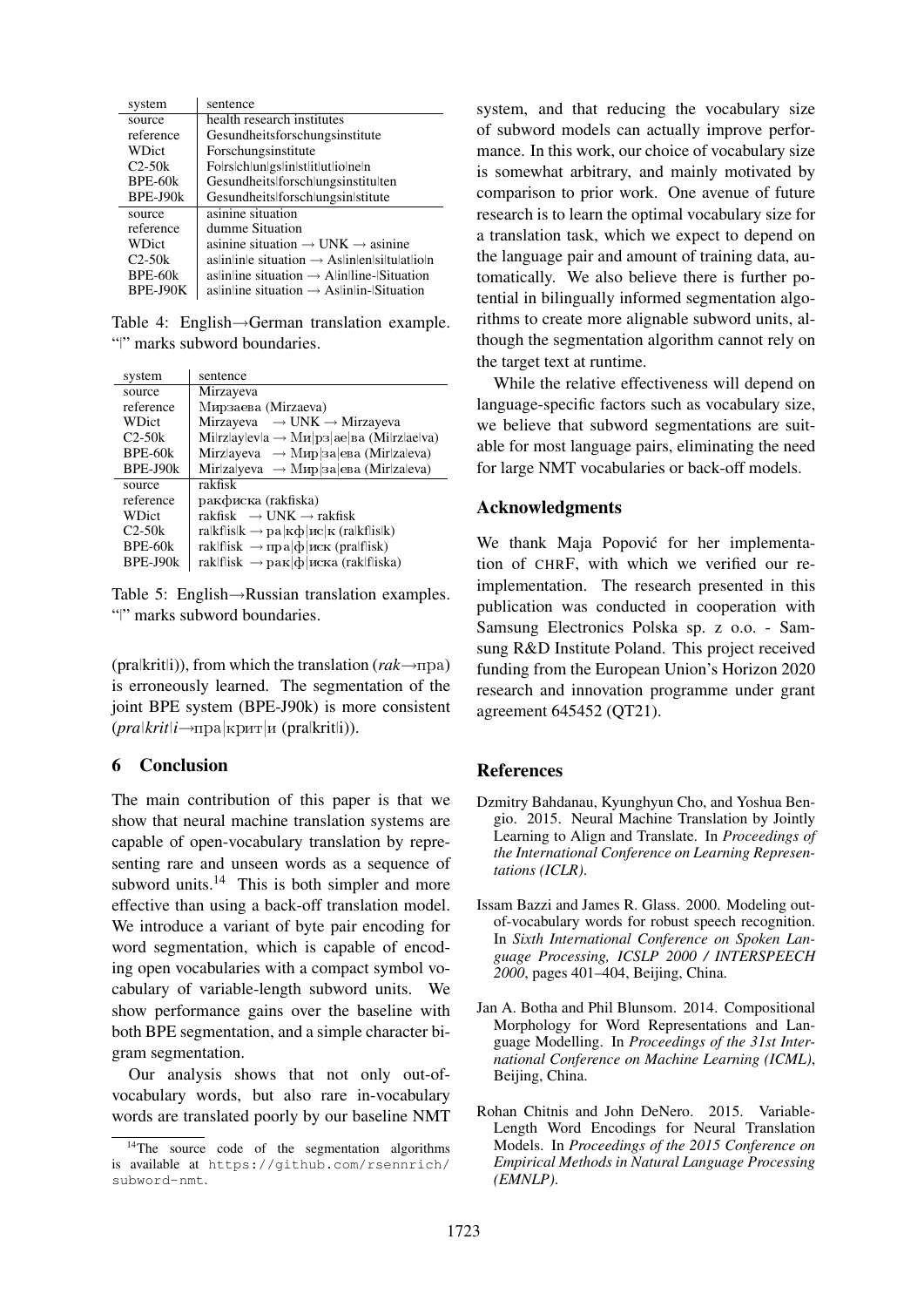- Kyunghyun Cho, Bart van Merrienboer, Caglar Gulcehre, Dzmitry Bahdanau, Fethi Bougares, Holger Schwenk, and Yoshua Bengio. 2014. Learning Phrase Representations using RNN Encoder– Decoder for Statistical Machine Translation. In *Proceedings of the 2014 Conference on Empirical Methods in Natural Language Processing (EMNLP)*, pages 1724–1734, Doha, Qatar. Association for Computational Linguistics.
- Mathias Creutz and Krista Lagus. 2002. Unsupervised Discovery of Morphemes. In *Proceedings of the ACL-02 Workshop on Morphological and Phonological Learning*, pages 21–30. Association for Computational Linguistics.
- Nadir Durrani, Hassan Sajjad, Hieu Hoang, and Philipp Koehn. 2014. Integrating an Unsupervised Transliteration Model into Statistical Machine Translation. In *Proceedings of the 14th Conference of the European Chapter of the Association for Computational Linguistics, EACL 2014*, pages 148–153, Gothenburg, Sweden.
- Chris Dyer, Victor Chahuneau, and Noah A. Smith. 2013. A Simple, Fast, and Effective Reparameterization of IBM Model 2. In *Proceedings of the 2013 Conference of the North American Chapter of the Association for Computational Linguistics: Human Language Technologies*, pages 644–648, Atlanta, Georgia. Association for Computational Linguistics.
- Philip Gage. 1994. A New Algorithm for Data Compression. *C Users J.*, 12(2):23–38, February.
- Barry Haddow, Matthias Huck, Alexandra Birch, Nikolay Bogoychev, and Philipp Koehn. 2015. The Edinburgh/JHU Phrase-based Machine Translation Systems for WMT 2015. In *Proceedings of the Tenth Workshop on Statistical Machine Translation*, pages 126–133, Lisbon, Portugal. Association for Computational Linguistics.
- Sébastien Jean, Kyunghyun Cho, Roland Memisevic, and Yoshua Bengio. 2015. On Using Very Large Target Vocabulary for Neural Machine Translation. In *Proceedings of the 53rd Annual Meeting of the Association for Computational Linguistics and the 7th International Joint Conference on Natural Language Processing (Volume 1: Long Papers)*, pages 1–10, Beijing, China. Association for Computational Linguistics.
- Nal Kalchbrenner and Phil Blunsom. 2013. Recurrent Continuous Translation Models. In *Proceedings of the 2013 Conference on Empirical Methods in Natural Language Processing*, Seattle. Association for Computational Linguistics.
- Yoon Kim, Yacine Jernite, David Sontag, and Alexander M. Rush. 2015. Character-Aware Neural Language Models. *CoRR*, abs/1508.06615.
- Philipp Koehn and Kevin Knight. 2003. Empirical Methods for Compound Splitting. In *EACL '03: Proceedings of the Tenth Conference on European Chapter of the Association for Computational Linguistics*, pages 187–193, Budapest, Hungary. Association for Computational Linguistics.
- Philipp Koehn, Hieu Hoang, Alexandra Birch, Chris Callison-Burch, Marcello Federico, Nicola Bertoldi, Brooke Cowan, Wade Shen, Christine Moran, Richard Zens, Chris Dyer, Ondřej Bojar, Alexandra Constantin, and Evan Herbst. 2007. Moses: Open Source Toolkit for Statistical Machine Translation. In *Proceedings of the ACL-2007 Demo and Poster Sessions*, pages 177–180, Prague, Czech Republic. Association for Computational Linguistics.
- Franklin M. Liang. 1983. *Word hy-phen-a-tion by com-put-er*. Ph.D. thesis, Stanford University, Department of Linguistics, Stanford, CA.
- Wang Ling, Chris Dyer, Alan W. Black, Isabel Trancoso, Ramon Fermandez, Silvio Amir, Luis Marujo, and Tiago Luis. 2015a. Finding Function in Form: Compositional Character Models for Open Vocabulary Word Representation. In *Proceedings of the 2015 Conference on Empirical Methods in Natural Language Processing (EMNLP)*, pages 1520– 1530, Lisbon, Portugal. Association for Computational Linguistics.
- Wang Ling, Isabel Trancoso, Chris Dyer, and Alan W. Black. 2015b. Character-based Neural Machine Translation. *ArXiv e-prints*, November.
- Thang Luong, Richard Socher, and Christopher D. Manning. 2013. Better Word Representations with Recursive Neural Networks for Morphology. In *Proceedings of the Seventeenth Conference on Computational Natural Language Learning, CoNLL 2013, Sofia, Bulgaria, August 8-9, 2013*, pages 104– 113.
- Thang Luong, Hieu Pham, and Christopher D. Manning. 2015a. Effective Approaches to Attentionbased Neural Machine Translation. In *Proceedings of the 2015 Conference on Empirical Methods in Natural Language Processing*, pages 1412– 1421, Lisbon, Portugal. Association for Computational Linguistics.
- Thang Luong, Ilya Sutskever, Quoc Le, Oriol Vinyals, and Wojciech Zaremba. 2015b. Addressing the Rare Word Problem in Neural Machine Translation. In *Proceedings of the 53rd Annual Meeting of the Association for Computational Linguistics and the 7th International Joint Conference on Natural Language Processing (Volume 1: Long Papers)*, pages 11–19, Beijing, China. Association for Computational Linguistics.
- Tomas Mikolov, Ilya Sutskever, Anoop Deoras, Hai-Son Le, Stefan Kombrink, and Jan Cernocký. 2012. Subword Language Modeling with Neural Networks. Unpublished.